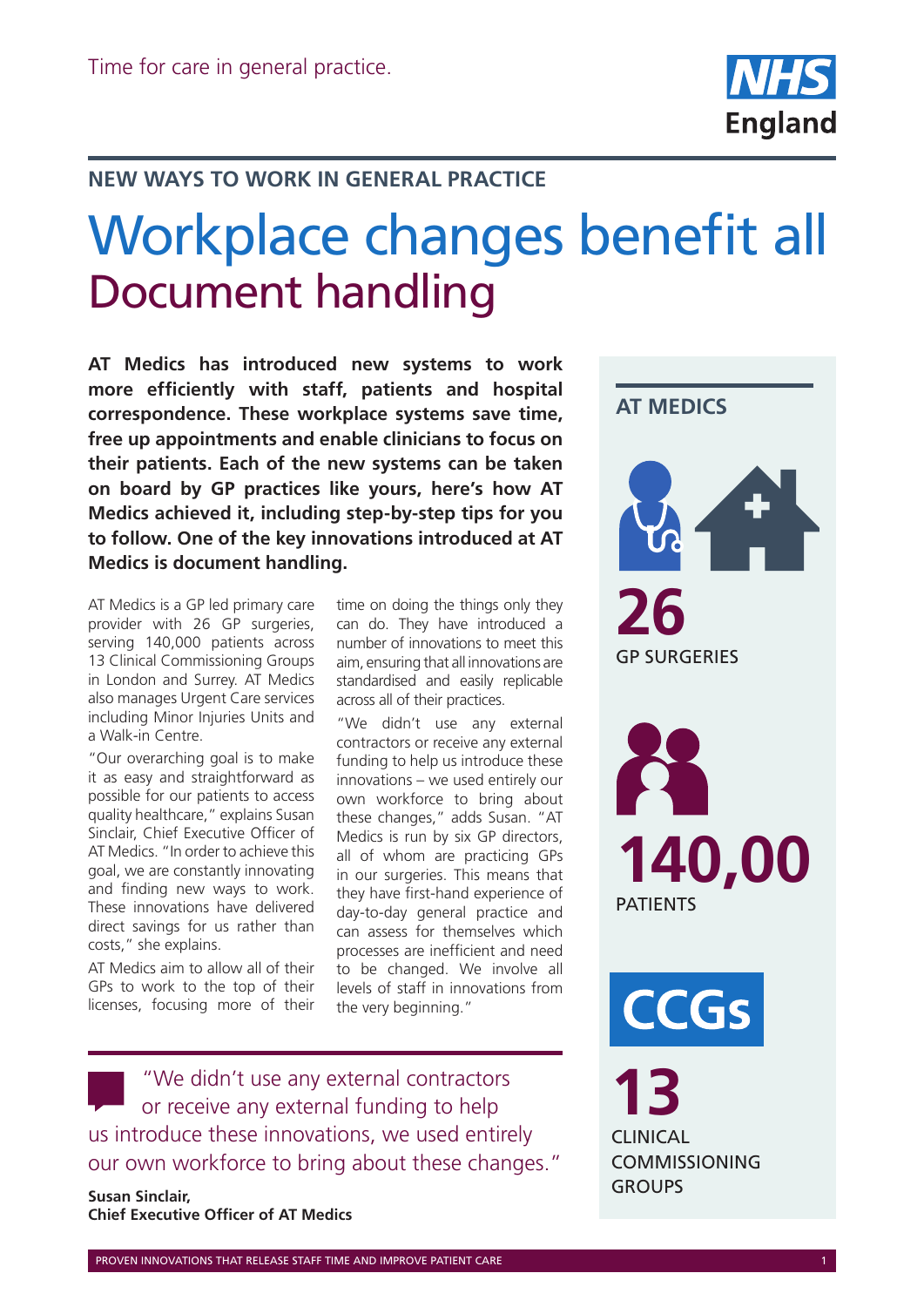

#### **DOCUMENT HANDLING**

# Reducing GP time spent on letters

**The administrative staff at AT Medics are now the first point of contact for all clinical correspondence sent to the GP, reducing admin time for GPs from one hour to five.**



AT Medics GPs regularly receive around 50 to 60 letters a day from hospitals and other sources, giving information about patients such as referrals and test results. Each letter needs to be read and may often need to be actioned. Before the new system for document handling was introduced, the administration staff would open all letters, scan them in and send them to the GP.

The GP would then read each letter, sending back actions for the admin staff, and following-up with the letters which required attention from themselves.

Dealing with hospital correspondence about patients in this way was time consuming and was preventing GPs from focusing on patient care. "I was spending around an hour of

my time each day going through patient correspondence," Dr. Usman Quraishi, AT Medics' GP Director and Learning Lead, explains. "It was an hour I could have been spending on appointments, telephone consultations and home visits, and meant I was feeling rushed and burnt out at the end of each day."

#### **Mapping out the process**

In order to figure out a way to get around this issue, the original system needed to be mapped out. Dr. Quraishi led this process, sitting down in the back office with administrative staff where all the letters arrived. He observed, timed and mapped out the old process of document handling from start to finish, from the envelope arriving. all the way through to a GP sending the letter back with an action for the administrative staff to carry out.

"Through mapping out the original process, I realised that there was just no need for GPs to have sight of every single letter that came in," explains Dr. Quraishi. "I realised that it was perfectly possible for admin staff to be the first point of contact for the letters, as long as it could be done in a way that ensured patient safety.

"For example, I realised that around 10% of the letters we were receiving were duplicates, yet GPs were still being given these duplicate letters," he notes.

"I also realised that receiving paper letters was hugely time consuming as we then had to scan and circulate these letters. It became clear that if we could move to a more emailbased system, it would save a lot of time." **Dr. Quraishi**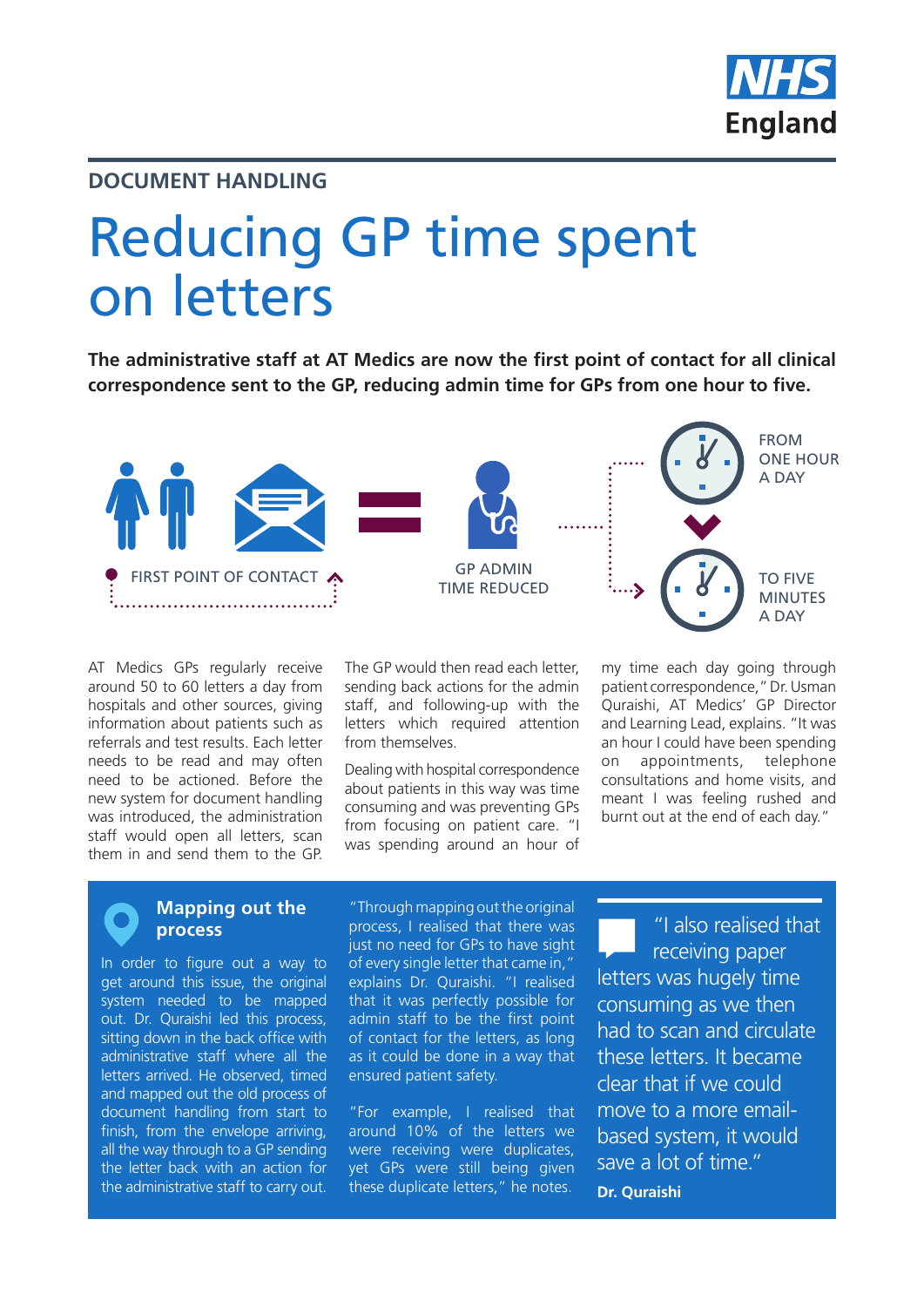

A new system was decided upon, whereby administrative staff at the practice became the first point of contact for all correspondence, acting as gatekeepers and ensuring that the GPs only saw the letters which required urgent action to be taken. Hospitals would also be contacted and asked to send email correspondence rather than paper correspondence where possible.



#### **Training staff**

A focus group was set up with the admin staff at

the surgery, who were asked about their opinion on the old system and the new system being proposed. "I'm not great with change, so I was worried about what sounded like a big adjustment to my role," explains Ruksana Miah, Admin Staff Member at AT Medics. "But once it was explained to me, I thought it sounded like a really good idea."

The new protocol for document handling was tested in two pilot GP practices to ensure that it was working well. An online webinar session was then set up, where admin staff from all of AT Medics' 26 GP practices were given a video demonstration of how to handle different types of letters. "Any staff expressing concerns about the new way of working were given one-to-one training sessions, but the vast majority of staff realised straightaway that it was a better way of handling documents," adds Dr. Quraishi.



#### **Overcoming obstacles**

GPs were initially concerned about the change to the document handling process and whether it would be clinically safe. "Some GPs voiced concerns that they would miss important patient information and not see letters that they needed to see," explains Dr. Quraishi. To ensure that the document handling process was meeting patient safety

#### **Harnessing technology**

As part of the new document handling process, it was identified that the vast majority of hospital correspondence came through the post, and that this was extremely time-inefficient. A new system was created, whereby admin staff at each practice contacted their local hospitals to ensure that they had the practice's correct email address and to encourage the hospitals to email correspondence across, rather than post it. "It was initially quite hard to get through to the right person at the hospital to give them our email address," explains Ruksana. "But we were persistent and the hospitals were actually really positive about it in the end – sending emails is much quicker for them than having to post letters." Part of document handling involves Read coding; inputting details

standards during the initial roll out stages, weekly clinical meetings were held with GPs to discuss how the process was developing and for them to raise any concerns. The document handling protocol was continually amended as it was implemented to ensure it was fully safe.

In order for the document handling process to work, it had to be flexible. If a GP raised a concern that was deemed to be valid – for example, GPs asked to see all A&E letters as they needed to know this information – then the process was amended. "We continually updated the process as we went along," explains Dr. Quraishi.

AT Medics created a flowchart illustrating the document handling protocol for staff to refer to. The protocol flowchart and all subsequent updated versions are shared with staff across their 26 practices, to ensure that everyone is working from the same model.

about the patient's problem and results into the clinical system. Before the introduction of the new system, GPs were Read coding all correspondence themselves – but under the new system, admin staff are now able to do this. "I initially found it hard to understand the medical terms used in clinical letters, but I picked it up slowly but surely, and the GPs at our practice encouraged us to come to them with any questions," explains Ruksana. "Now I feel like I can offer a better service to patients because I understand their conditions better, and overall my job is just more interesting."

AT Medics have also found that the accuracy of Read coding at the surgery has improved, now that it is being done by clerical staff who have more time to ensure the coding is fully completed and correct.

AT Medics hold regular audits of the document handling system to ensure that it is safe, and have found that the standardised approach they now take has actually improved patient safety. A recent audit of 6 months" worth of letters across all 26 practices found that just one letter that should have gone to a GP which didn't – and this missed letter did not cause any patient harms.

"Now I feel like I can offer a better service to patients because I understand their conditions better, and overall my job is just more interesting."

**Ruksana Miah, Admin Staff Member at AT Medics**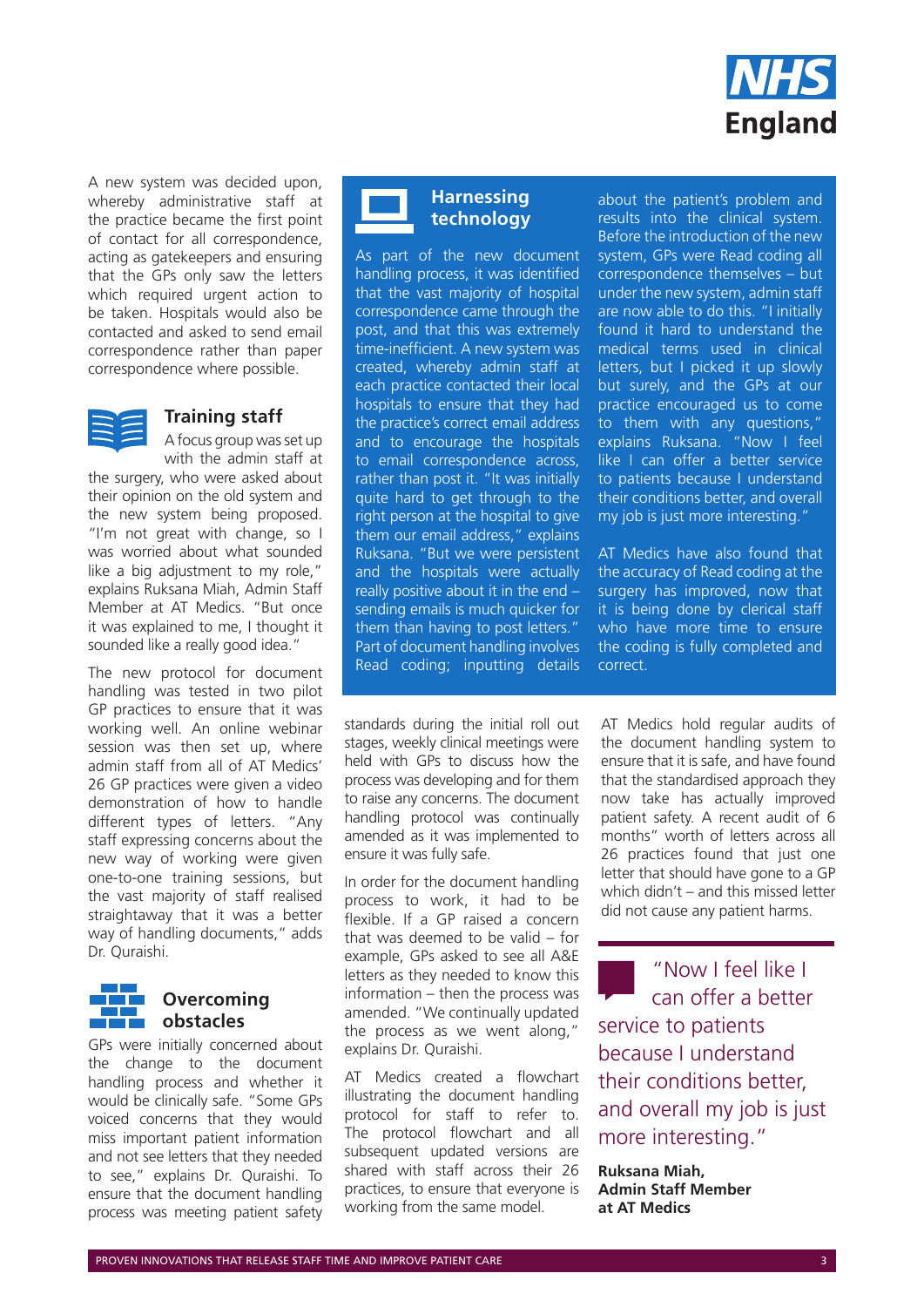

## **Receiving feedback**

The new document handling system has reduced the number of letters being seen by a GP on a day-today basis by 71%, and has been embraced across all of AT Medics' 26 practices, by GPs and admin staff alike. The new system makes my job much more manageable," explains Dr. Lauren Parry, GP at AT Medics' Queens Road surgery in Peckham. "I've gone from spending an hour a day on correspondence to five minutes. If you can introduce a process that improves the service you provide for your patients, and reduces GP workload, why wouldn't you do it?"

"The new system has broadened my knowledge," adds Ruksana. "I enjoy it because I'm more involved in the GP side of things and I'm learning new things every day. My workload hasn't increased at all – the old system took up so much time and the new system is much more streamlined. The patients are much happier too because the new system has sped up response time and if needed, they get to speak to a doctor much more quickly than they used to."

"I've gone from spending an hour a day on correspondence to five minutes. If you can introduce a process that improves the service you provide for your patients, and reduces GP workload, why wouldn't you do it?"

**Dr. Lauren Parry, GP at AT Medics' Queens Road surgery in Peckham**

#### **DOCUMENT HANDLING**

# Step-by-step

Map out the process you currently follow when handling a letter and the time this takes – from the letter coming in through the post or email, to the final action required to resolve the issue. takes – from the letter coming in through the post or email, to the final action required to resolve the issue.

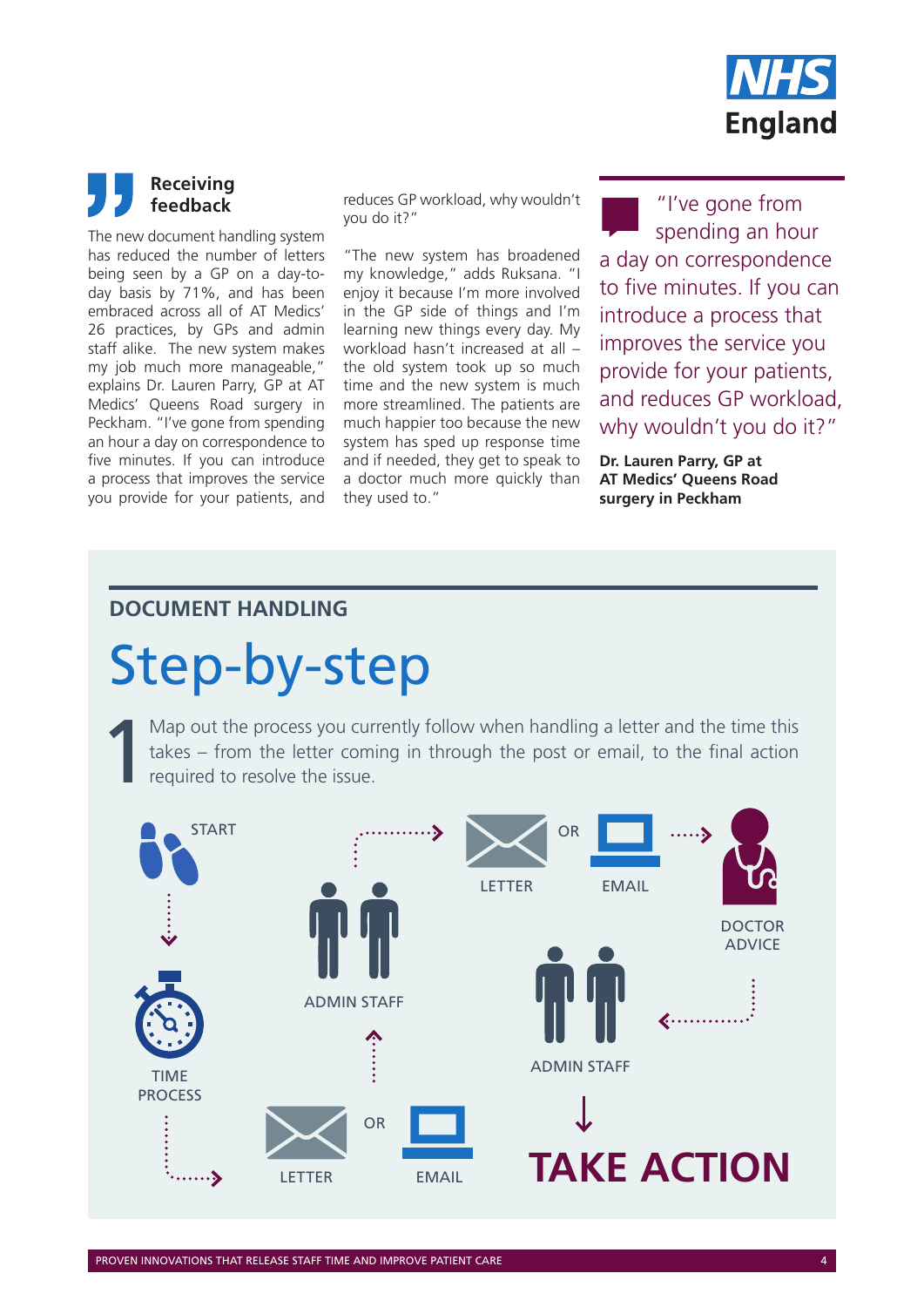



Train both admin and clinical staff using the most appropriate means for your practice – whether this is a webinar or face-to-face training. Introduce flowcharts to help everyone to stay on track with the process. practice – whether this is a webinar or face-to-face training. Introduce flowcharts to  $\blacksquare$  help everyone to stay on track with the process.



Sonce introduced, run robust audits on a regular basis, looking at a random selection of hospital correspondence and checking it was all handled in a safe and correct manner. The frequency of these audits can be dialled do of hospital correspondence and checking it was all handled in a safe and correct manner. The frequency of these audits can be dialled down as your team get used to the process.

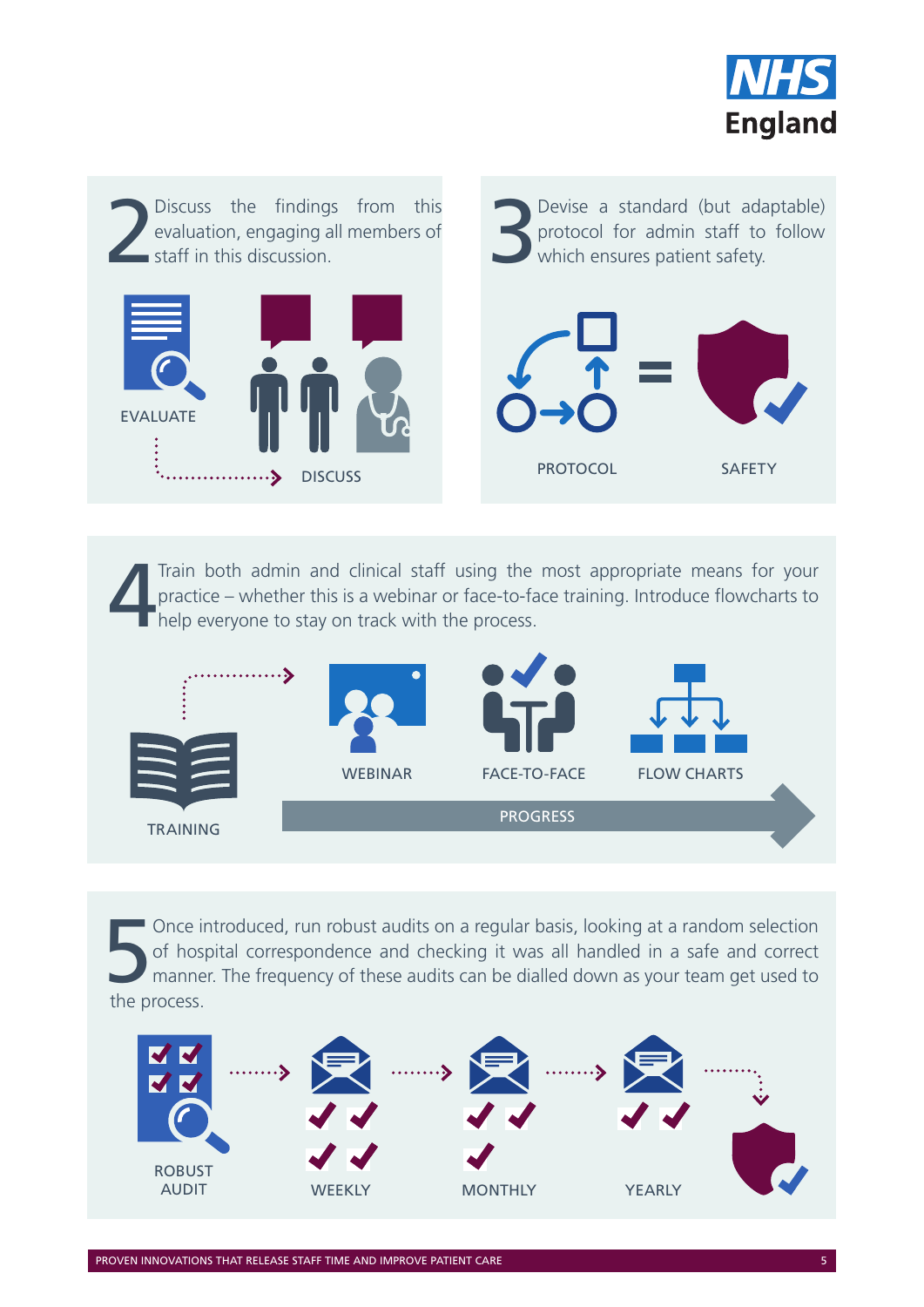

## **NEW WAYS TO WORK IN GENERAL PRACTICE**

# Workplace changes benefit all Active signposting

**AT Medics has introduced new systems to work more efficiently with staff, patients and hospital correspondence. These workplace systems save time, free up appointments and enable clinicians to focus on their patients. Each of the new systems can be taken on board by GP practices like yours – here's how AT Medics achieved it, including step-by-step tips for you to follow. One of the key innovations introduced at AT Medics is active signposting.**

AT Medics is a GP led primary care provider with 26 GP surgeries, serving 140,000 patients across 13 Clinical Commissioning Groups in London and Surrey. AT Medics also manages Urgent Care services including Minor Injuries Units and a Walk-in Centre.

"Our overarching goal is to make it as easy and straightforward as possible for our patients to access quality healthcare," explains Susan Sinclair, Chief Executive Officer of AT Medics. "In order to achieve this goal, we are constantly innovating and finding new ways to work. These innovations have delivered direct savings for us rather than costs," she explains.

AT Medics aim to allow all of their GPs to work to the top of their licenses, focusing more of their

time on doing the things only they can do. They have introduced a number of innovations to meet this aim, ensuring that all innovations are standardised and easily replicable across all of their practices.

"We didn't use any external contractors or receive any external funding to help us introduce these innovations – we used entirely our own workforce to bring about these changes," adds Susan. "AT Medics is run by six GP directors, all of whom are practicing GPs in our surgeries. This means that they have first-hand experience of day-to-day general practice and can assess for themselves which processes are inefficient and need to be changed. We involve all levels of staff in innovations from the very beginning."

"We didn't use any external contractors or receive any external funding to help us introduce these innovations – we used entirely our own workforce to bring about these changes."

**Susan Sinclair, Chief Executive Officer of AT Medics**

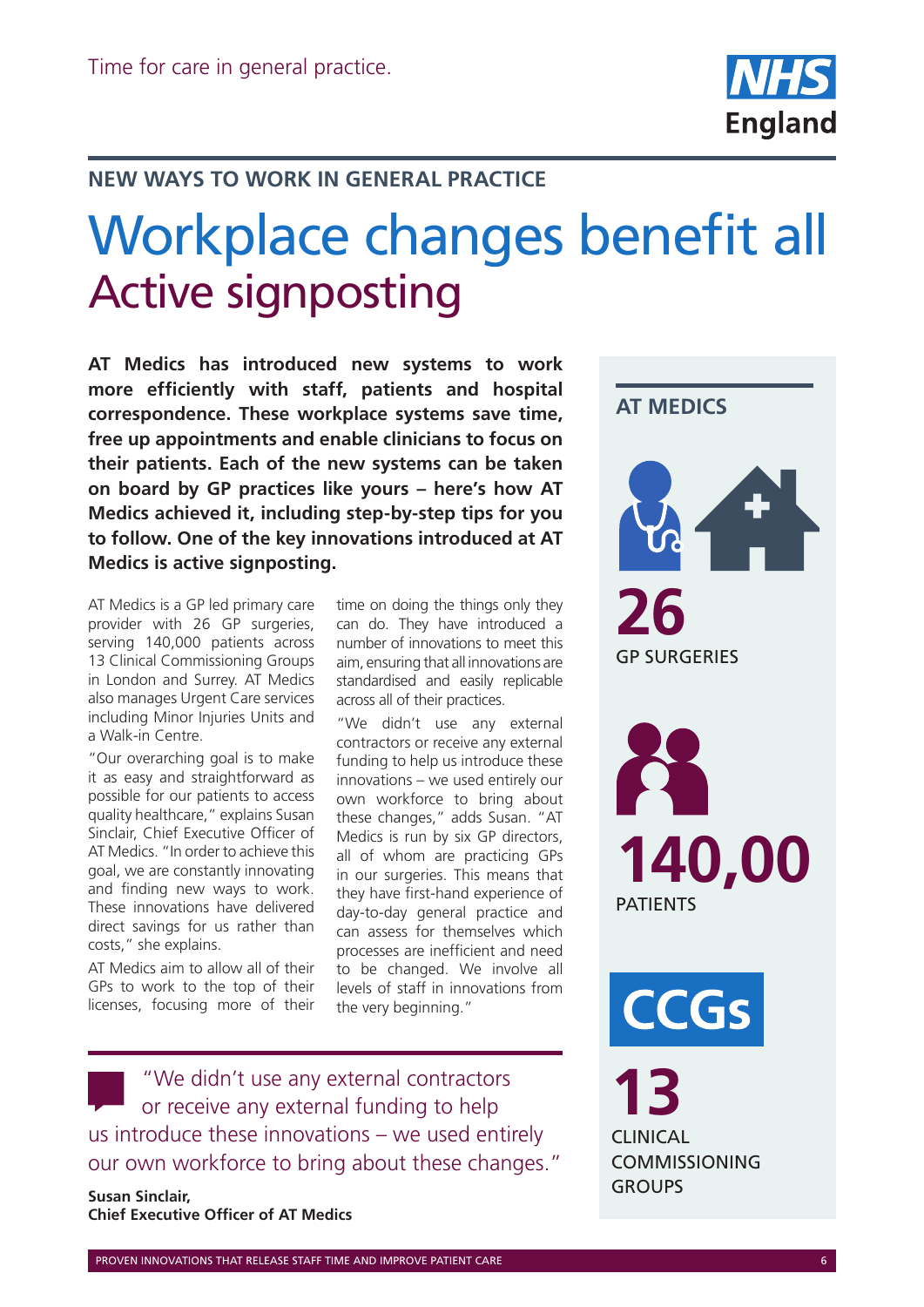

### **ACTIVE SIGNPOSTING**

# Empowering patients & freeing up appointments

#### **Receptionists at AT Medics have taken a more active role in patient care, reducing overwhelming demand for GP appointments.**

The demand for GP appointments at all of AT Medics' 26 surgeries is extremely high. Before the introduction of active signposting, reception staff would take a call from a patient asking for an appointment and book them into an available slot without question. This meant that the surgeries were overloaded with completely full calendars, often for weeks in advance.

"Ultimately, we can provide a service to more patients than before, without having to increase our number of GPs."

#### **Katie Rack, Practice Manager at Edith Cavell Surgery**

One incident in particular acted as a catalyst for change. "One day we had a fully booked clinic and were extremely busy," explains Katie Rack, Practice Manager at Edith Cavell Surgery, one of AT Medics' South London practices. "A parent with a very sick child phoned

up desperate for an emergency appointment that day. We made the decision to squeeze their appointment in as it was urgent, but it got us thinking – how could we have avoided that happening?"

The clinical and administrative team at the Edith Cavell surgery looked back through all the appointments for the day's clinic and realised that there were a lot of patients who had come in to see a GP who could have been helped in a different way. "We estimated that about 60% of patients coming in to see a GP didn't need to, and could have been signposted to a different service instead," notes Katie.

The team decided to test signposting to see if they could successfully solve some patients' problems before they came in to see a doctor, thereby freeing up their appointment slot. Patients who could see a different clinician, a pharmacist or be signposted to another service altogether were proactively identified and contacted with information about how they could avoid having to come and see their GP by following a different route.

"For example, we had a lot of patients booking GP appointments to get a prescription for medication," explains Katie. "We spoke to these patients and let them know that they could order a prescription on our website, and successfully freed up their appointment slots. Other examples of the types of appointment that we can free up through signposting include patients who want a repeated sick note, who are collecting test results, or those who want to be prescribed contraception."

"We had a lot of patients booking GP appointments to get a prescription for medication. We spoke to these patients and let them know that they could order a prescription on our website, and successfully freed up their appointment slots."

**Katie Rack, Practice Manager at Edith Cavell Surgery**

**11 60 %** patients coming in to see a GP didn't need to, and could have been signposted to a different service instead."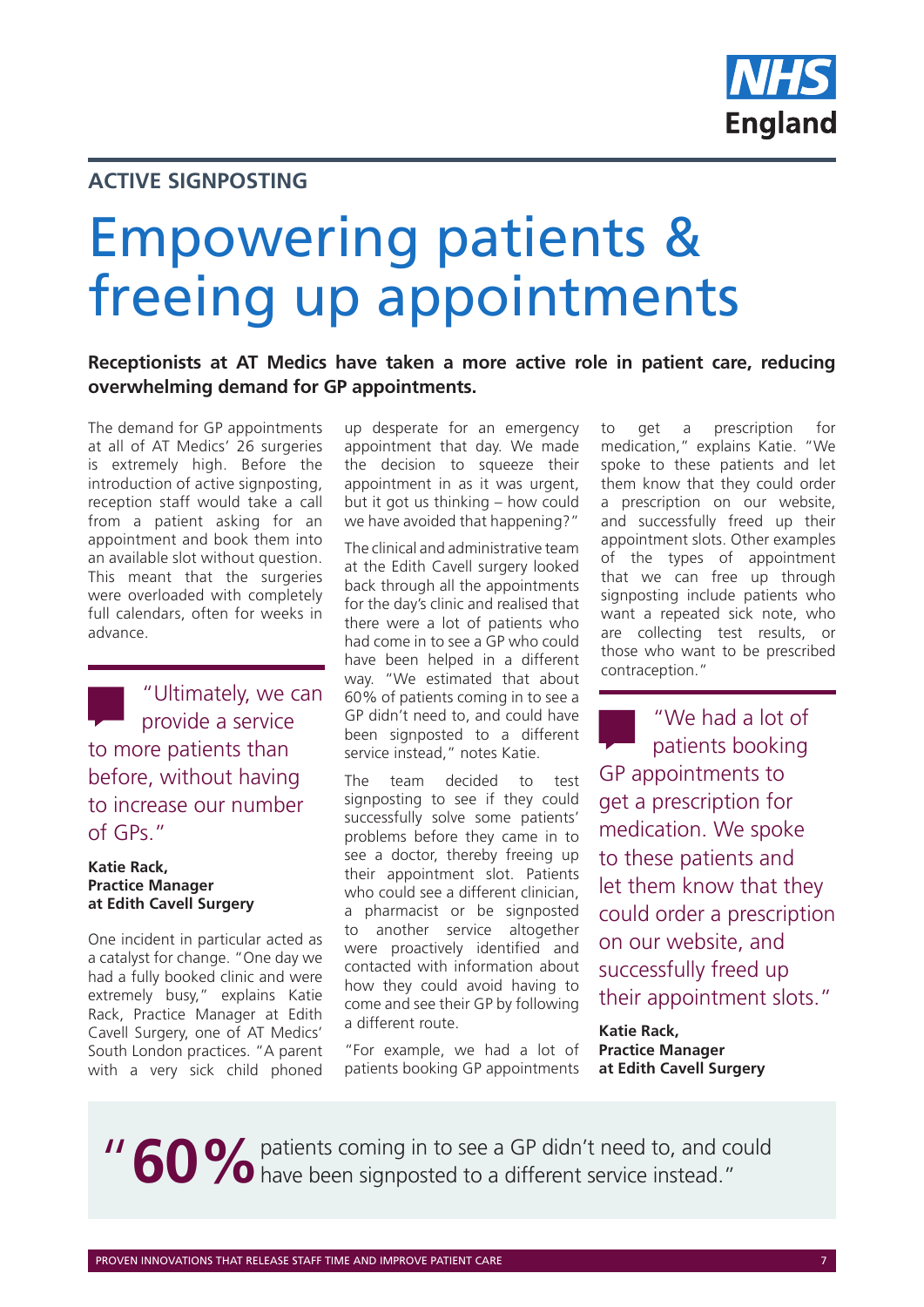



#### **Training staff**

Once the system had been tested, an AT Medics' GP director developed a protocol flowchart. This flowchart clearly and easily laid out how to signpost patients properly, in a format that was easy for a receptionist to follow when on the phone to a patient.

It was made clear to the receptionists that they could ask GPs or practice managers any questions they had to help them understand the new system completely. Initial questions answered, the receptionists then began to practise the system in their day-to-day work. The flowchart allows AT Medics to easily train new staff to use the process.

Weekly staff meetings are held to review appointments which have taken place and to see whether a patient could have been successfully signposted elsewhere. Staff can learn from these meetings and discuss what could have been done differently. AT Medics also operate a peer-to-peer monitoring approach, encouraging staff members to feedback on calls they overhear, suggesting how the person handling

#### **ACTIVE SIGNPOSTING**

the call could have signposted the patient differently. This approach allows more experienced members of staff to impart their knowledge to newer staff, and allows newer staff to learn as they work. It has also created a collaborative and 'can do' culture among reception staff, allowing them to take greater responsibility for continually improving their work.



A key part of signposting at AT Medics is each practice's website, which have each been developed to incorporate a host of online services. Patients can create an online patient account via their practice's website, which they can then use to book and cancel appointments, request repeat prescriptions, view test results, message their GPs directly and even access their medical records.

"If a patient phones and asks to book an appointment for a repeat prescription, we would signpost them to our website and let them know that they can order it online

"Accessing your bank account or gas bill online is simple, quick and easy – why should healthcare be any different?"

#### **Susan Sinclair, CEO**

without needing to come in," explains Katie.

"We also proactively tell patients about our website when they phone or come in for an appointment, so that we can raise greater awareness of the online services we offer."

Their online services and active signposting protocol allows AT Medics to meet their goal of making accessing quality healthcare as easy as possible for their patients. "Accessing your bank account or gas bill online is simple, quick and easy – why should healthcare be any different?" Susan Sinclair, CEO, points out.

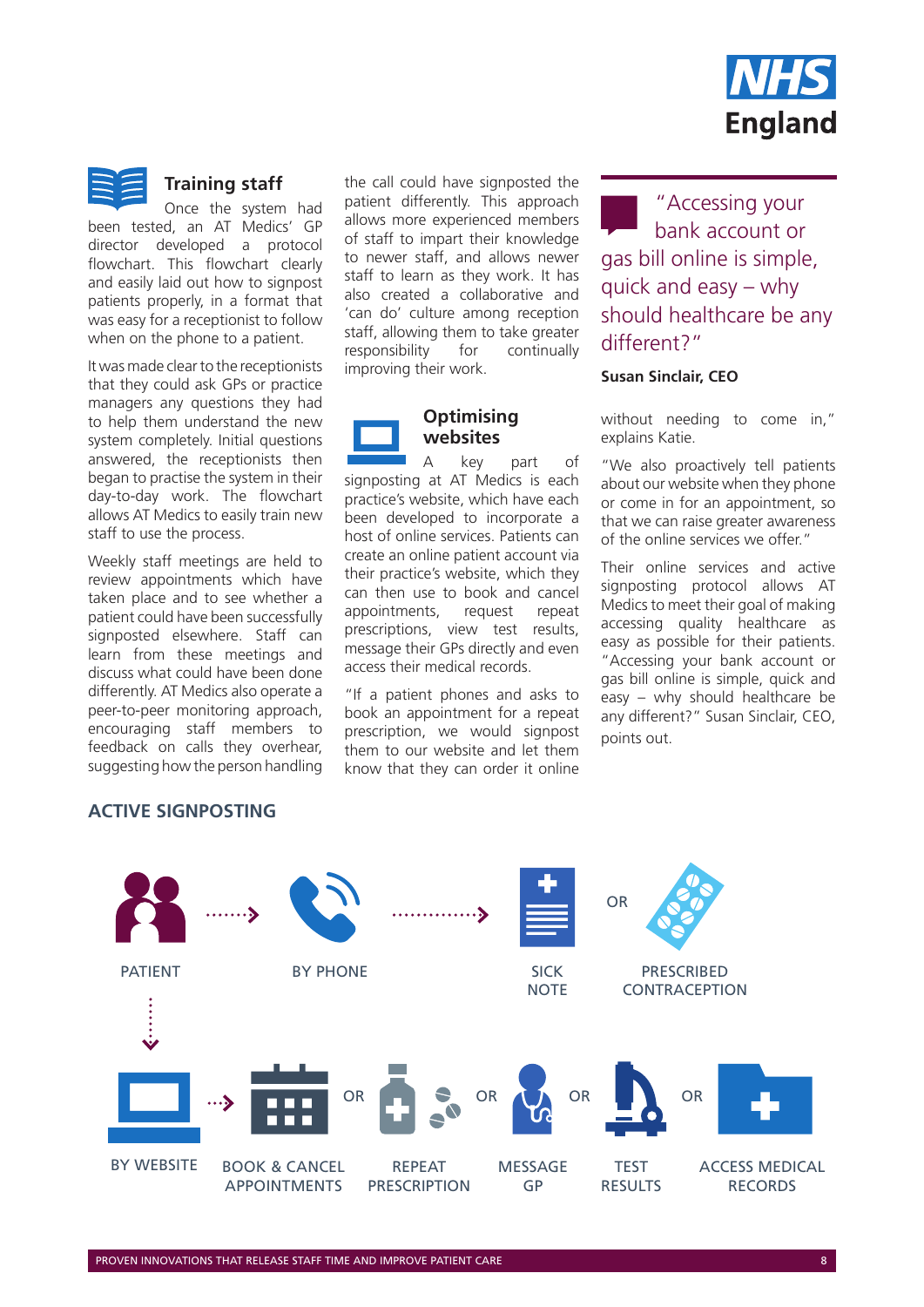

# **84%**

of patients at AT Medics' Streatham High Surgery describe their experience of making an appointment as good – compared to the local

#### **Gathering feedback**

The signposting protocol allows receptionists at AT Medics to take a more active role in patient care. "Feedback from reception staff on signposting has been overwhelmingly positive," Katie notes. "They feel more empowered and have a higher level of job satisfaction, because they have a hand in getting the patient the care they need."

Patients have also responded well to the change, with signposting allowing them to access the right healthcare for their needs much more quickly than before. "A lot of the time, patients don't want to come in to see a GP if they don't have to, so when they get signposted elsewhere they're very happy about it," adds Katie.

In order to signpost a patient successfully, a receptionist will need to know the reason for the patient's appointment. Staff were trained to understand that patients may feel uncomfortable about being asked to give medical details to a receptionist, and how to deal with this situation. Staff reassure patients that they are asking in order to find the most appropriate care for them and to get them seen as quickly as possible.

"Patients are usually very responsive to this," explains Katie. "Occasionally a patient just won't want to give the information to the receptionist and that's fine too – in these cases we will go ahead and book the appointment. But most of our patients have got used to the change and are fine with telling receptionists the reason for needing an appointment. CCG average of 71%.<br> **239**<br> **239**<br> **239**<br> **239**<br> **239**<br> **239**<br> **239**<br> **239**<br> **239** 

> "We have many more appointments available now than we did before signposting was introduced, allowing GPs to only see patients that they need to. This has also allowed us to grow our practices, meaning that more people in our locality can benefit from our services than before; we don't have to turn patients away because we're full up. Ultimately, we can provide a service to more patients than before, without having to increase our number of GPs."

"I have just recently signed up to the online services offered by my surgery and I have to say they are fantastic! I ordered my repeat medications using my online account and could then check my account to see when it had been processed. I didn't need to go to the surgery to collect the prescription as it had been sent straight to my pharmacy. One word: Efficiency! Well done!" **Patient**

## **BOOKABLE APPOINTMENTS PER WEEK**

IMPROVEMENT IN NUMBER OF APPOINTMENTS DUE TO SIGNPOSTING

**25%**  OF APPOINTMENTS FREED UP



# **33%**

INCREASE IN THE NUMBER OF BOOKABLE APPOINTMENTS PER WEEK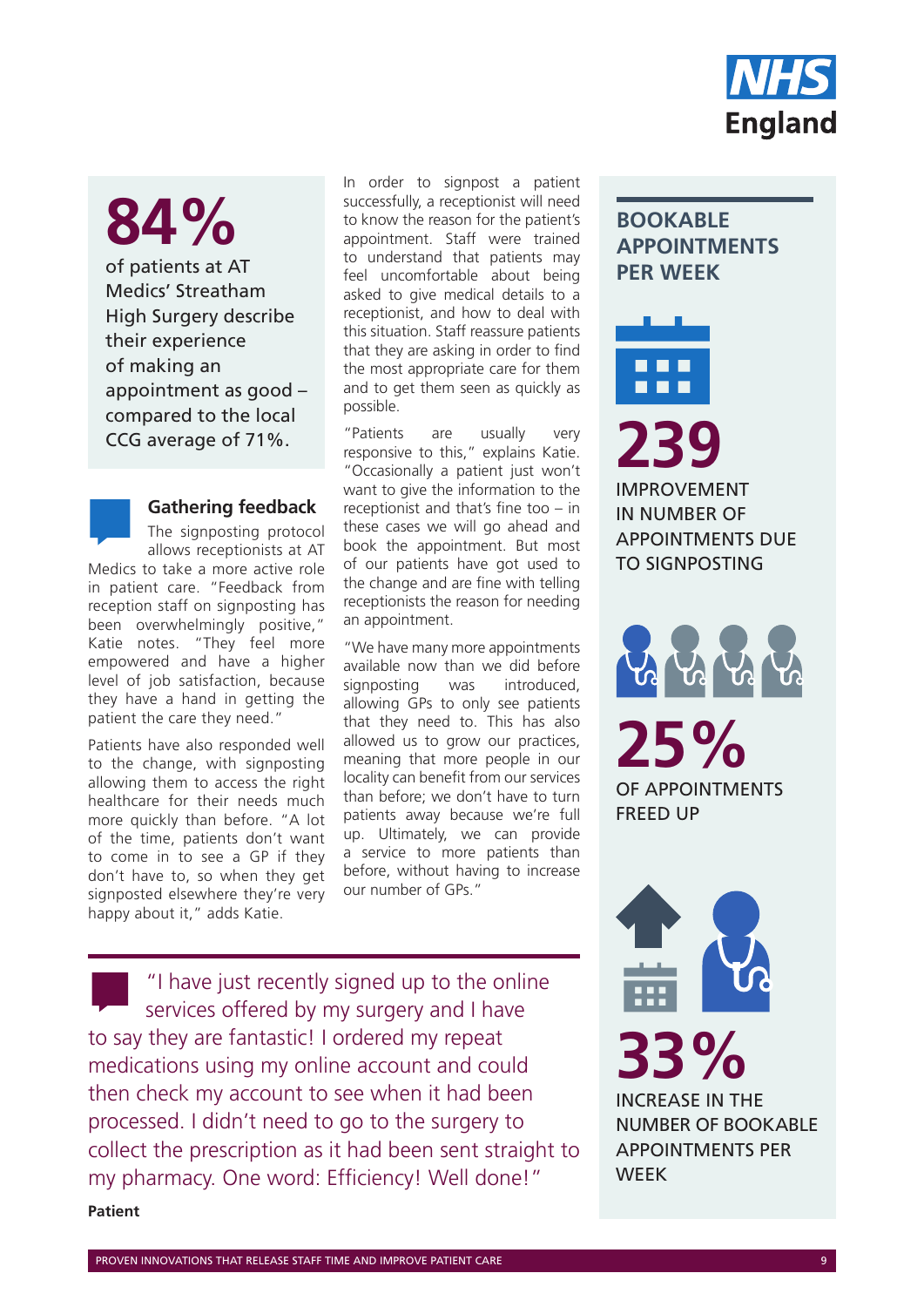

## **ACTIVE SIGNPOSTING**

# Step-by-step

Audit your appointments over the course of a clinic. Assess the various scenarios where a patient might not need to see a GP, and how many appointments you could have saved as a result of this. where a patient might not need to see a GP, and how many appointments you could have saved as a result of this.



APPOINTMENTS



**ASSESS** DIFFERENT **SCENARIOS** 

2 Get admin staff involved from the very beginning; explain your findings to them and explain that a new system could result in freeing up appointments for those who really need one.



Screate clear, simple protocols to<br>5 follow – something visual like a<br>5 flowchart works well and means follow – something visual like a flowchart works well and means staff can easily learn and refer back to it.



Get staff to practise and learn as<br>they work; make sure they know<br>they can ask you any questions or they work; make sure they know they can ask you any questions or concerns they might have.



**Solution**<br>5 Continuously monitor, evaluate and<br>5 is working, and involve staff in<br>5 improving it themselves gather feedback on how the process is working, and involve staff in improving it themselves.

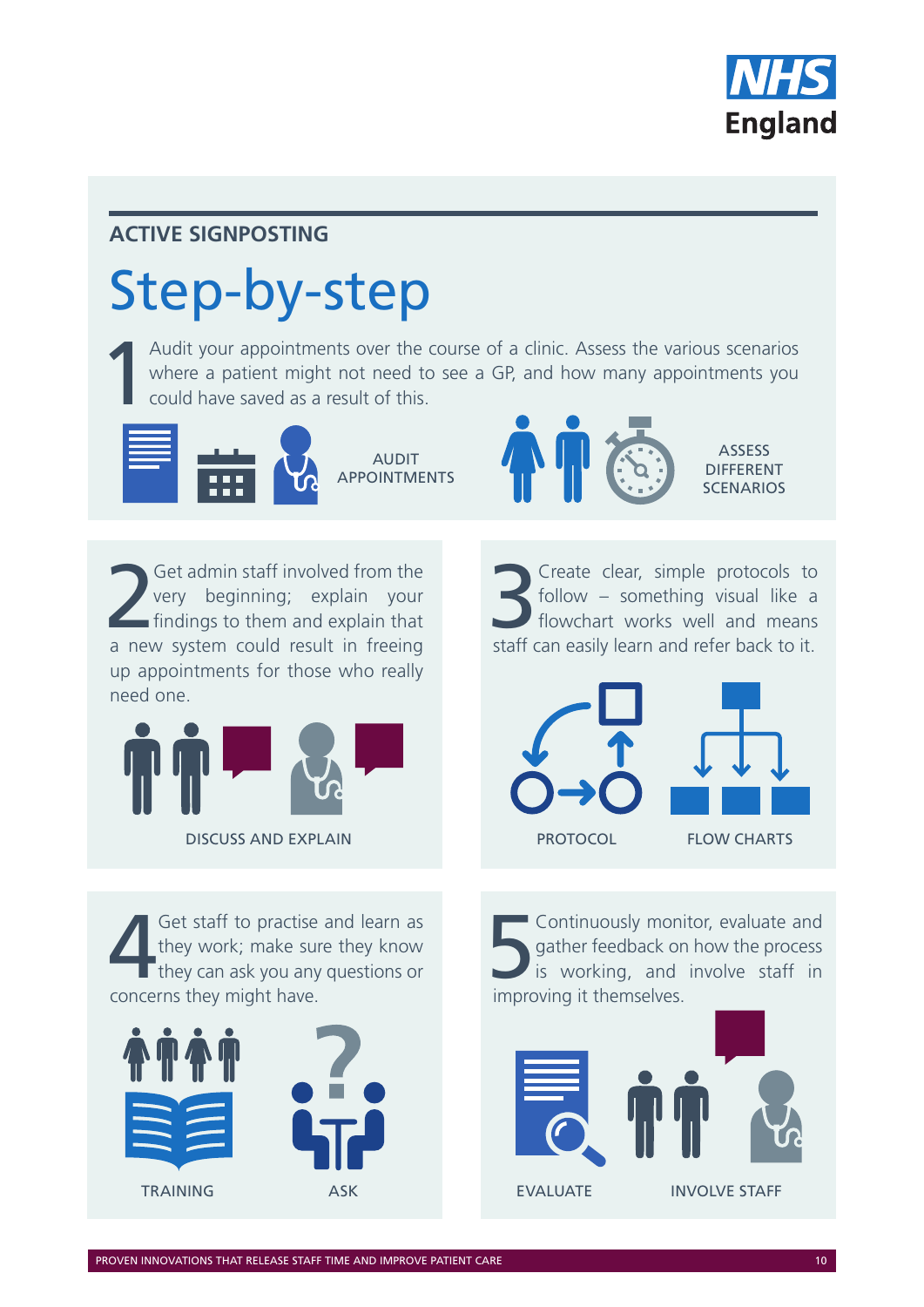

## **NEW WAYS TO WORK IN GENERAL PRACTICE**

# Workplace changes benefit all Buddying

**AT Medics has introduced new systems to work more efficiently with staff, patients and hospital correspondence. These workplace systems save time, free up appointments and enable clinicians to focus on their patients. Each of the new systems can be taken on board by GP practices like yours – here's how AT Medics achieved it, including step-by-step tips for you to follow. One of the key innovations introduced at AT Medics is buddying**

AT Medics is a GP led primary care provider with 26 GP surgeries, serving 140,000 patients across 13 Clinical Commissioning Groups in London and Surrey. AT Medics also manages Urgent Care services including Minor Injuries Units and a Walk-in Centre.

"Our overarching goal is to make it as easy and straightforward as possible for our patients to access quality healthcare," explains Susan Sinclair, Chief Executive Officer of AT Medics. "In order to achieve this goal, we are constantly innovating and finding new ways to work. These innovations have delivered direct savings for us rather than costs," she explains.

AT Medics aim to allow all of their GPs to work to the top of their licenses, focusing more of their

time on doing the things only they can do. They have introduced a number of innovations to meet this aim, ensuring that all innovations are standardised and easily replicable across all of their practices.

"We didn't use any external contractors or receive any external funding to help us introduce these innovations – we used entirely our own workforce to bring about these changes," adds Susan. "AT Medics is run by six GP directors, all of whom are practicing GPs in our surgeries. This means that they have first-hand experience of day-to-day general practice and can assess for themselves which processes are inefficient and need to be changed. We involve all levels of staff in innovations from the very beginning."

"We didn't use any external contractors or receive any external funding to help us introduce these innovations – we used entirely our own workforce to bring about these changes."

**Susan Sinclair, Chief Executive Officer of AT Medics**

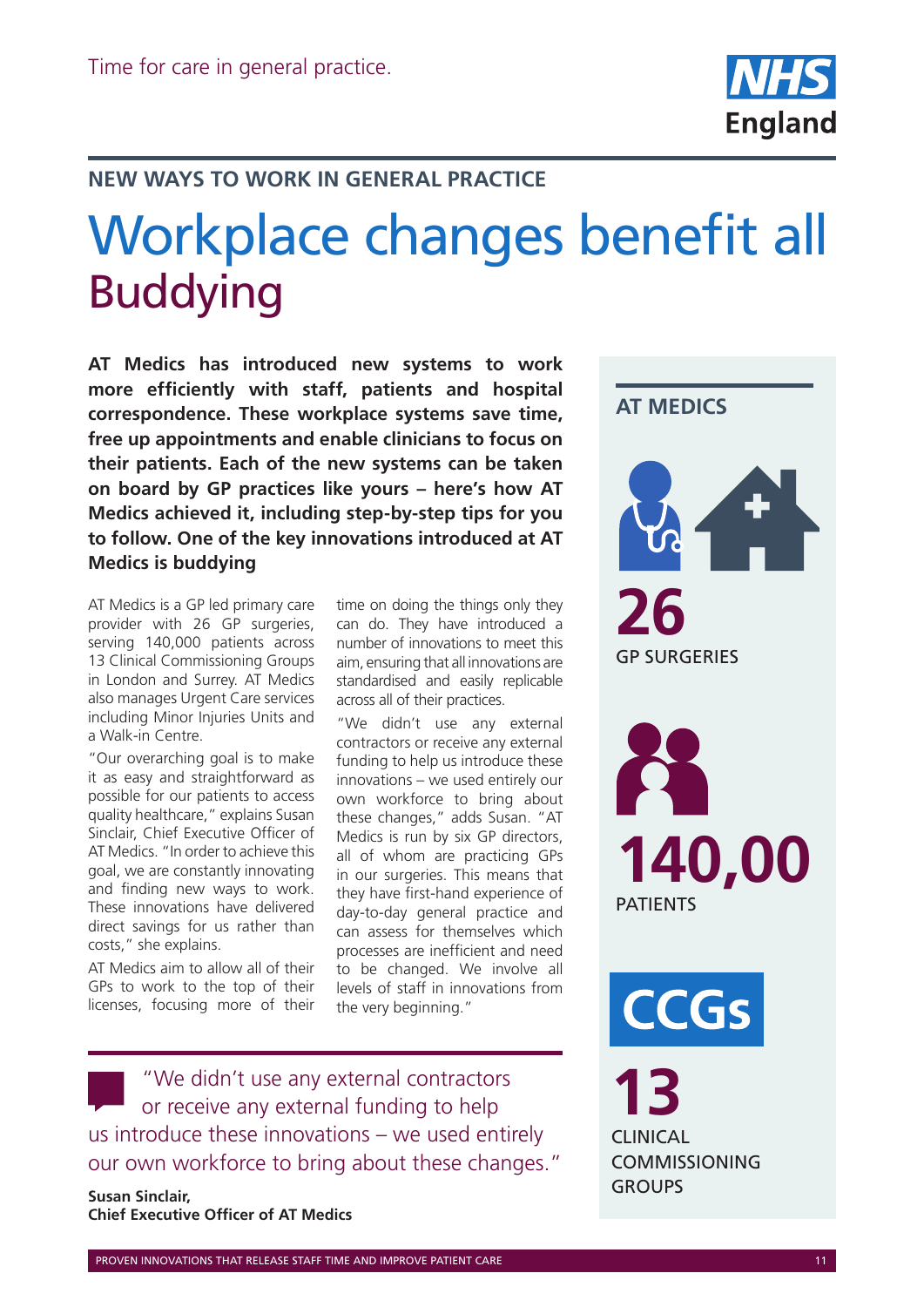

### **BUDDYING**

# An efficient approach to telephone consultation

Administrative staff work alongside GPs at AT Medics for their telephone consultations, allowing GPs to get through up to twice as many calls as before.

Telephone consultations are used by AT Medics practices to deal with a significant proportion of patient needs. As well as being more convenient for patients who don't need a face-to-face appointment, they are shorter, thus saving valuable GP time.

However, the GPs felt that there were still problems with their system, in which GPs are scheduled to undertake a whole session of telephone consultations. They noted that a significant amount of time was taken up with nonclinical work; repeatedly having to phone patients who don't pick up, completing follow-up administrative tasks and speaking to patients who don't need to speak to a doctor at

all. To address this time-wastage, AT Medics developed a new system named 'Buddying'.

"I regularly felt like I was wasting a lot of my clinical time doing admin work during my morning telephone clinics," explains Dr. Hasnain Abbasi, GP Director at AT Medics. "I would usually have around 35 calls to get through a day, and would regularly end up not being able to make at least 7 or 8 of those calls because I would run out of time. Roughly 60% of the work I was doing during my telephone clinics was not clinical work and could be done by someone else."

"Roughly 60% of the work I was doing during my telephone clinics was not clinical work and could be done by someone else."

**Dr. Hasnain Abbasi**



#### **Introducing buddying**

The clinical team decided that administrative staff members could assist GPs during their morning telephone clinics, making the calls for GPs and passing the patient through when the GP was ready to speak to them. This process was piloted at AT Medics' Streatham High Surgery, with an experienced administrative staff member, Magda Babol, chosen to work alongside Dr. Abbasi as his buddy during his telephone consultations. The two sat next to each other and passed calls back and forth between them.

"As we tested out the process, it became clear very quickly that it wasn't just a case of the buddy making the calls – they were able to take on much more responsibility than that," explains Dr. Abbasi. As they worked together, Magda suggested numerous other tasks that administrative staff members could do during the telephone<br>consultations to further reduce

#### 33% increase in number of telephone consultations possible due to buddying:



Consultations completed per telephone clinic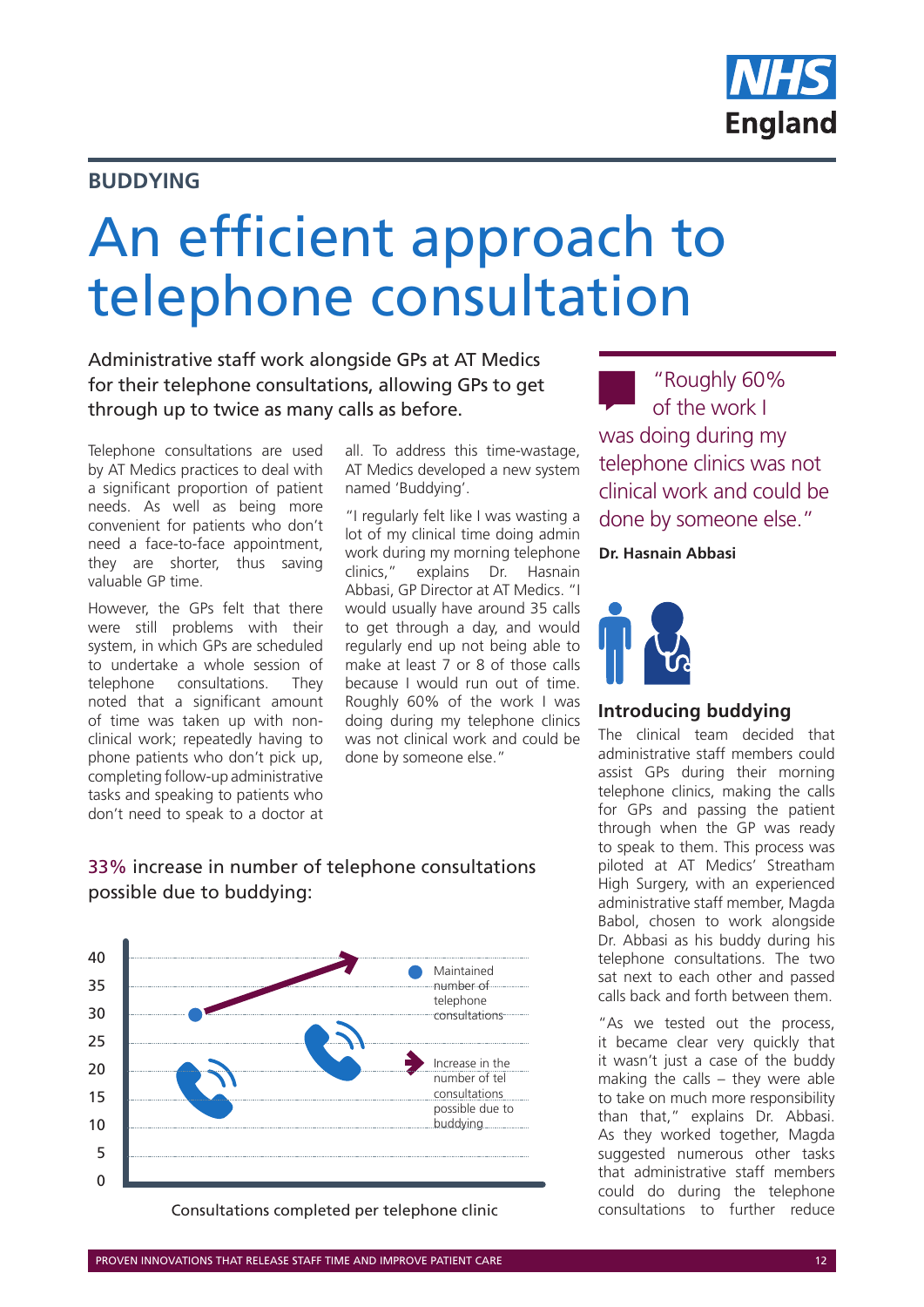

the burden on GP time – including things like filling out request forms, booking follow-up appointments for patients, and even, in some cases, using their active signposting training to signpost patients to other services and avoid the need for a call by the GP altogether.

Once Magda and Dr. Abbasi had developed the buddying process between them, the rest of the clinical and administrative staff at Streatham High Surgery were informed about the new system. "I was a bit worried about what would be required of me, because I don't have any clinical training," explains Richard Higgins, Admin Staff Member at AT Medics. "But I quickly realised that it would make my job a lot more interesting and varied."



#### **Training staff**

In order to properly train staff to be buddies,

their learning needs had to be identified. Administrative staff may not come across certain forms for patients in their admin work, such as X-ray request forms, so they were introduced to different types of forms that they would need to be familiar with in order to help a GP effectively. Administrative staff were also taught which calls GPs would prioritise, such as paediatric calls, and they learned to make those calls first during a telephone clinic.

Each GP at Streatham High Surgery was then matched up with a buddy and they began practising the system during their telephone clinics. "Clinical staff are trained in the right phraseology to use, but clerical staff aren't, so it's important that you teach your buddy the right things to say," explains Dr. Abbasi. "They can learn the correct clinical terms from you as you work together."

"I learnt on the job," adds Richard. "The GP I was paired with called a few patients and showed me what to say and how to handle the call. I picked it up really quickly."

"I describe the buddy system almost as like having a dance partner," explains Dr. Abbasi. "It helps to always have the same buddy because you learn each other's signals and hints. My buddy can hear in my voice when a call is coming to a close and she will queue up the next call ready to go. We learn from each other."

The buddy system was easily rolled out across AT Medics' other 25 practices once it had been tried and tested in the pilot practice. The pilot had made the gaps in clerical staff knowledge clear, so staff at other practices were given tailored training focusing on filling these gaps. They then practised the buddy system each day, learning from each other and becoming used to the new process.

This process is regularly audited by each surgery by running a random case analysis monthly. A log is kept during each telephone clinic of how each patient was dealt with, and this log is analysed to ensure that calls were processed in line with patient safety guidelines. This analysis also allows AT Medics to see if there are any tasks that are still being handled by GPs which could be handled safely by administrative staff instead. A log is also kept to share new ideas or learning among the GPs and buddies.

## **Additional benefits**

The benefits of the buddy system are numerous –

for GPs, administrative staff and patients alike. It saves GPs time, allowing them to focus on clinical work and prioritise urgent calls. "One morning, I had a very ill four year-old child on my list of calls to make," explains Dr. Abbasi. "I was concerned, so I phoned them once and there was no response. The second time I phoned there was also no response, and before the buddying system was introduced I would have left a message at this point, and asked them to rebook for a new consultation time. However, because I had my buddy with me, I could let her know that this call was urgent. She phoned four more times and finally managed to get through to the child's mother who I was then able to help."

An unexpected benefit is that more opportunistic health promotion is undertaken in phone consultations using the buddy system. The buddy's additional contact with the patient, potentially both before and after the consultation with the GP, allows them to ask questions about smoking, vaccination and

other issues, as well as informing patients of new or seasonal services. They are also able to provide appropriate education and signposting, for example, about the range of help available from the community pharmacy or about local community groups. This adds value for the patient and the practice in a way that is often overlooked by busy GPs.

Administrative staff also feel empowered by the buddying system, learning more about the GP side of things and using that knowledge to improve their patient care across the rest of their jobs. "I feel more part of the team thanks to buddying," explains Richard. "I'm not just greeting patients like I was before – I'm actually involved in their care. Every day I learn something new, which makes me feel much more excited and motivated by my job."

For patients, the buddying system reduces response time significantly. Thanks to the buddy taking over the responsibility of telephone consultation admin, a patient can now speak to a GP and come in to collect a form they asked for, have a follow-up appointment or pick up a prescription on the very same day.